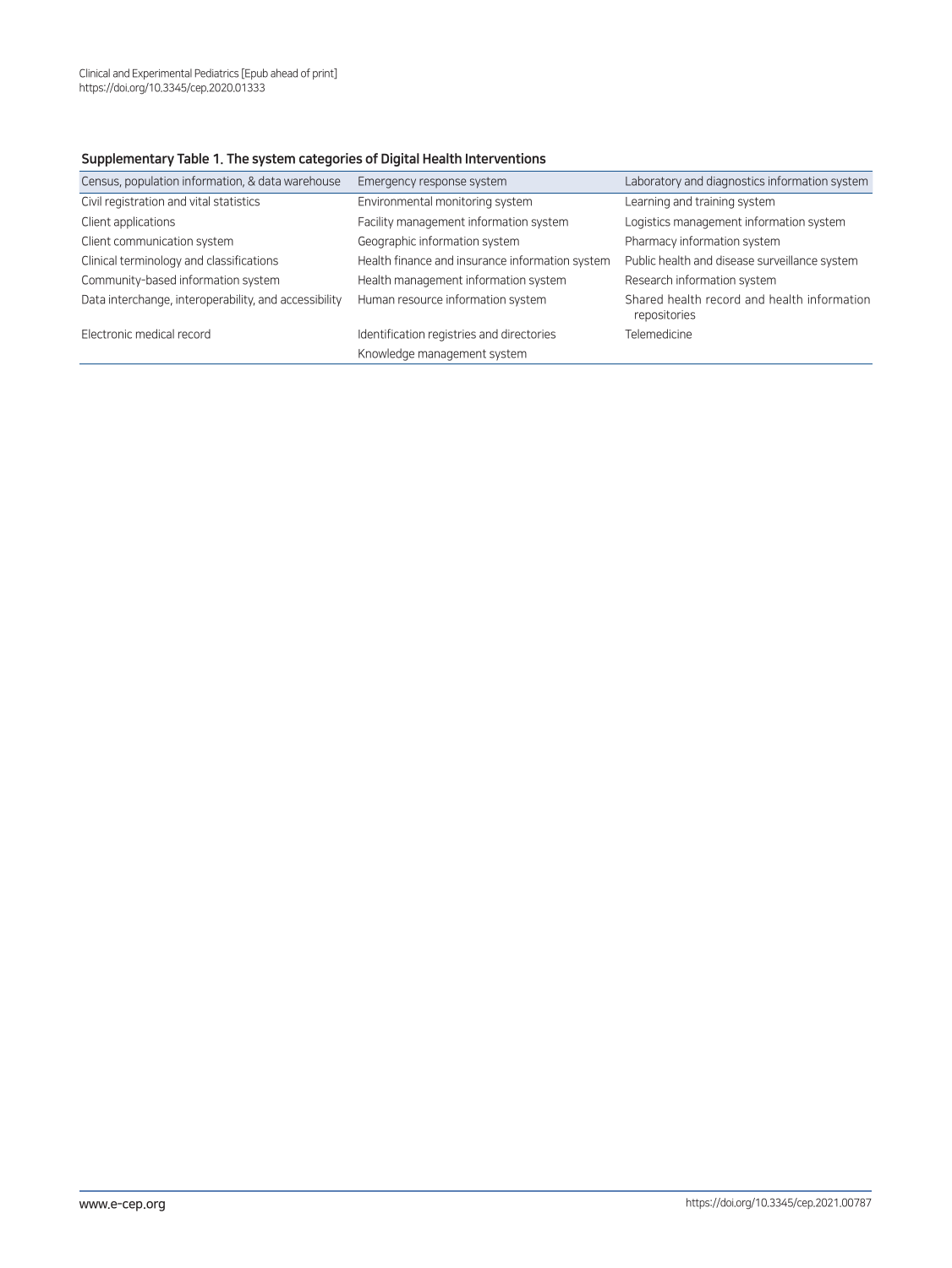## Supplementary Table 2. Classification of recent pediatric ICT according to Gartner Hype cycle

| Stage                         | <b>ICT category</b>                                                                                              | Number           |
|-------------------------------|------------------------------------------------------------------------------------------------------------------|------------------|
| Innovation trigger            | Virtual health assistant                                                                                         |                  |
|                               | Precision health (integrating genomic data, social)                                                              |                  |
|                               | Al healthcare advisors/ML based medical decision <sup>1-39)</sup>                                                | 39               |
|                               | Automated decision aids (patient decision support systems, CDSS) <sup>40-56)</sup>                               | 17               |
|                               | Critical condition surveillance systems (wearables, IoT) <sup>57-76)</sup>                                       | 20               |
| Peak of inflated expectations | Algorithmic medicine                                                                                             |                  |
|                               | loT hospital                                                                                                     | $\left( \right)$ |
| Trough of disillusionment     | Assistive robots                                                                                                 |                  |
|                               | Genomic medicine <sup>77,78)</sup>                                                                               |                  |
|                               | Patients portals and patient health records <sup>79-85)</sup>                                                    |                  |
|                               | Population health management solutions, electronic health records, health information exchanges <sup>86-92</sup> |                  |
| Slope of enlightenment        | Telemedicine (or virtual care) <sup>93-131)</sup>                                                                | 39               |
| $NOS^{132-135}$               |                                                                                                                  | 4                |
| Total                         |                                                                                                                  | 135              |

ICT, information communication technology; AI, artificial intelligence; ML, machine learning; CDSS, Clinical decision support system; IoT, Internet of Things; NOS, not otherwise specified.

Stages are classified according to 2 review papers from Gartner.

Studies related to electronic health record were categorized into patient portals and population health management solutions based on the focus area in each study.

Studies in which CDSS was developed with AI/ML have been included in both categories.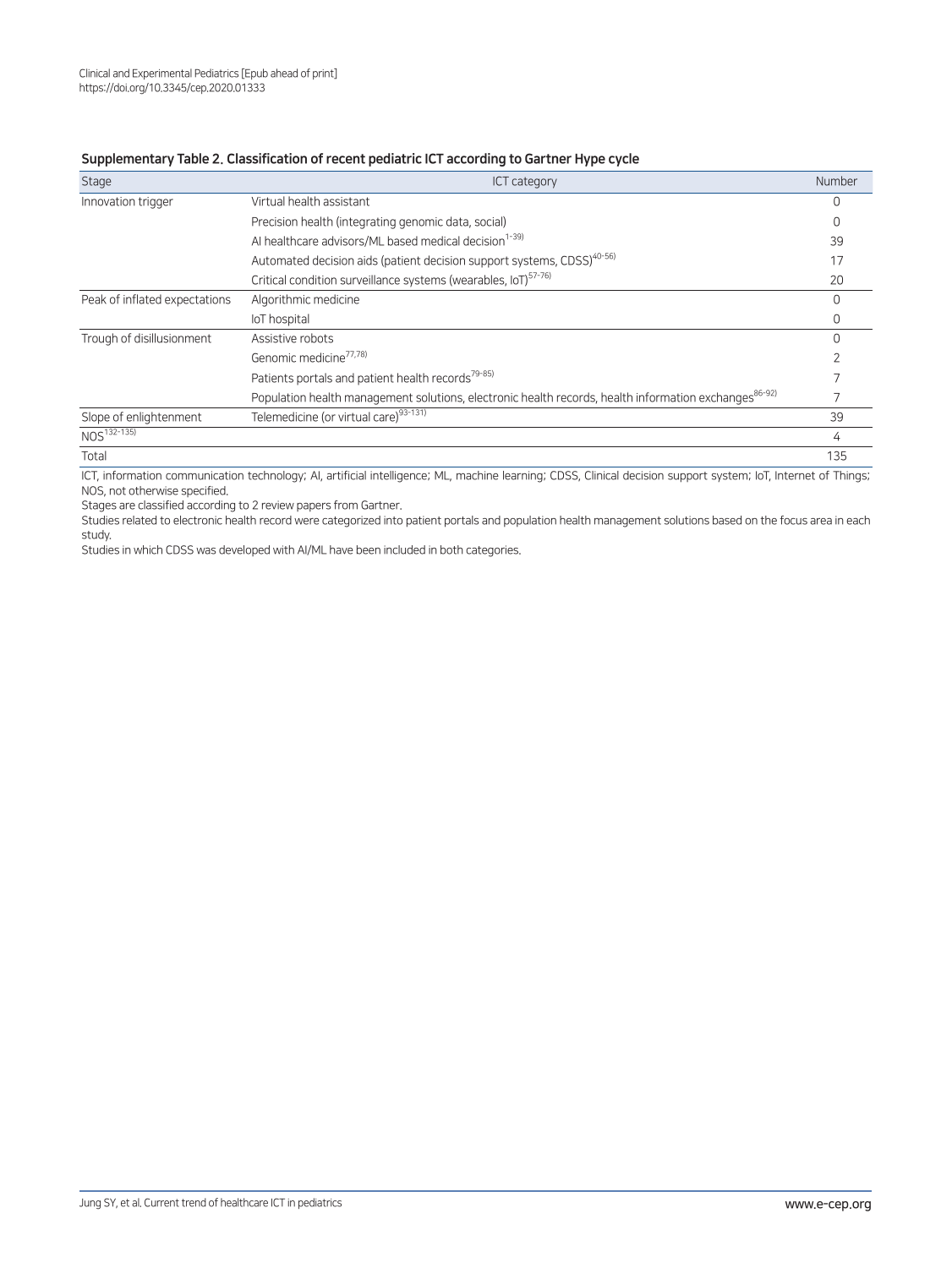## Supplementary Table 3. Evaluation methods for previous studies

- 1. Abstract and title: Did they provide a clear description of the study? Good Structured abstract with full information and clear title. Fair Abstract with most of the information. Poor Inadequate abstract. Very Poor No abstract
- 2. introduction
	- Good Full but concise background to discussion/study containing up-to-date literature review and highlighting gaps in knowledge. Clear statement of aim AND objectives including research questions.

Fair Some background and literature review. Research questions outlined.

Poor Some background but no aim/objectives/questions, OR Aims/objectives but inadequate background

Very Poor No mention of aims/objectives. No background or literature review.

3. Method

Good Method is appropriate and described clearly (e.g., questionnaires included). Clear details of the data collection and recording. Fair Method appropriate, description could be better. Data described. Poor Questionable whether the method is appropriate. Method described inadequately. Little description of data. Very Poor No mention of method, AND/OR Method inappropriate, AND/OR No detail.

4. Results: Is there a clear statement of the findings?

Good Findings explicit, easy to understand, and in logical progression. Tables, if present, are explained in text. Results relate directly to aims. Sufficient data are presented to support findings. Fair Findings mentioned but more explanation could be given. Data presented relate directly to results. Poor Findings presented haphazardly, not explained, and do not progress logically from results. Very Poor Findings not mentioned or do not relate to aims.

5. Discussion: Are the findings of this study transferable (generalizable) to a wider population? Good Context and setting of the study is described sufficiently to allow comparison with other contexts and settings, plus high score in Question 4 (sampling). Fair Some context and setting described, but more needed to replicate or compare the study with others, PLUS fair score or higher in Question 4.

Poor Minimal description of context/setting. Very Poor No description of context/setting.

6. Implications: How important are these findings to policy and practice? Good Contributes something new and/or different in terms of understanding/insight or perspective. Suggests ideas for further research. Suggests implications for policy and/or practice. Fair Two of the above (state what is missing in comments). Poor Only one of the above. Very Poor None of the above.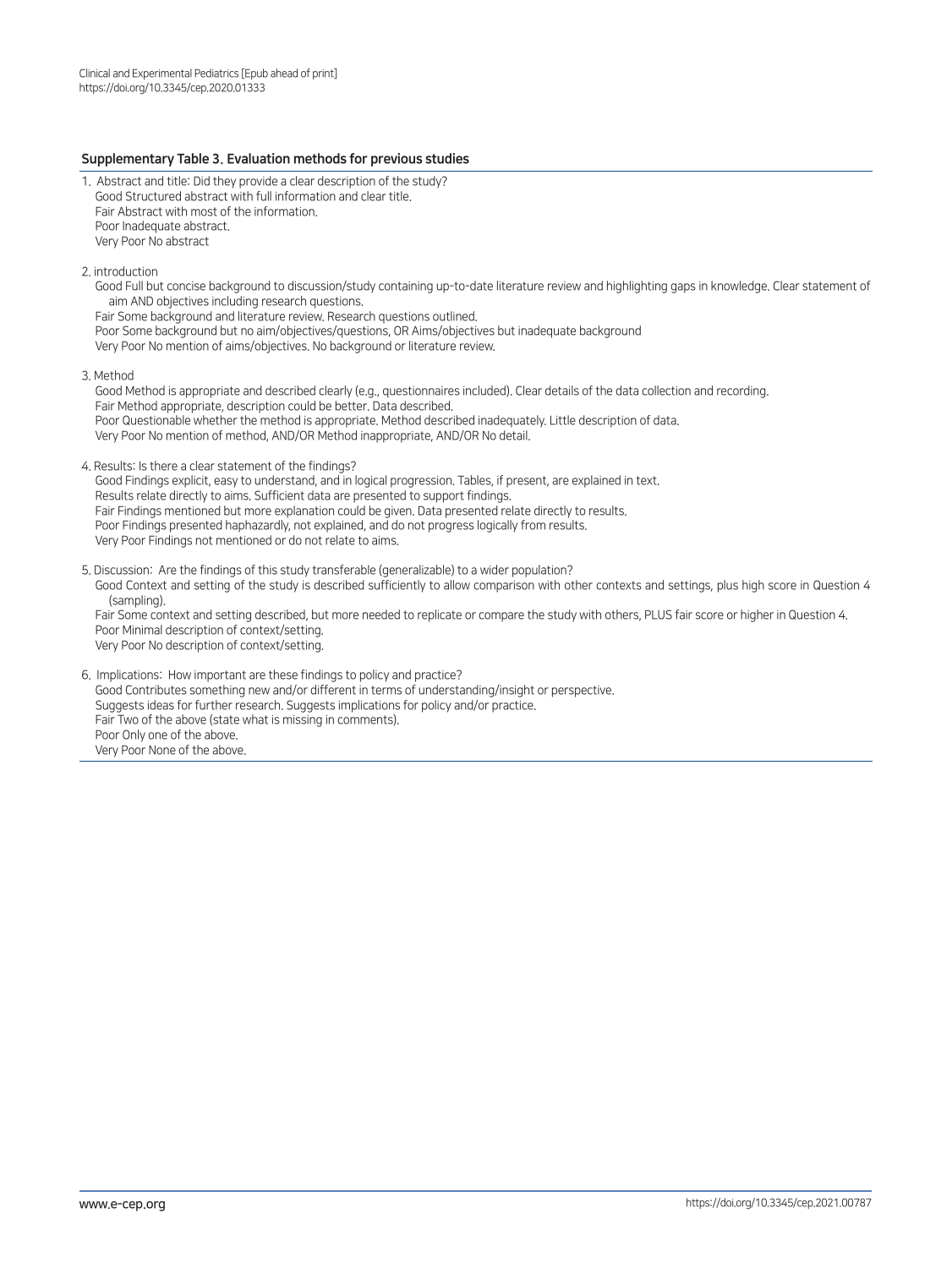## **References of Supplementary Table 2**

- 1. Liang H, Tsui BY, Ni H, Valentim CCS, Baxter SL, Liu G, et al. Evaluation and accurate diagnoses of pediatric diseases using artificial intelligence. Nat Med 2019;25:433-8.
- 2. Tajmir SH, Lee H, Shailam R, Gale HI, Nguyen JC, Westra SJ, et al. Artificial intelligence-assisted interpretation of bone age radiographs improves accuracy and decreases variability. Skeletal Radiol 2019;48:275-83.
- 3. Klann JG, Anand V, Downs SM. Patient-tailored prioritization for a pediatric care decision support system through machine learning. J Am Med Inform Assoc 2013; 20(e2):e267-74.
- 4. Caicedo-Torres W, García G, Pinzón H. A Machine learning model for triage in lean pediatric emergency departments. In: Advances in Artificial Intelligence - IBERAMIA 2016. Springer International Publishing; 2016:212-21.
- 5. Cohen KB, Glass B, Greiner HM, Holland-Bouley K, Standridge S, Arya R, et al. Methodological issues in predicting pediatric epilepsy surgery candidates through natural language processing and machine learning. Biomed Inform Insights 2016; 8:11- 8.
- 6. Jovanovic M, Radovanovic S, Vukicevic M, Van Poucke S, Delibasic B. Building interpretable predictive models for pediatric hospital readmission using Tree-Lasso logistic regression. Artif Intell Med 2016;72:12-21.
- 7. Pan I, Thodberg HH, Halabi SS, Kalpathy-Cramer J, Larson DB. Improving automated pediatric bone age estimation using ensembles of models from the 2017 RSNA Machine Learning Challenge. Radiol Artif Intell 2019;1:e190053.
- 8. Rayan JC, Reddy N, Kan JH, Zhang W, Annapragada A. Binomial classification of pediatric elbow fractures using a deep learning multiview approach emulating radiologist decision making. Radiol Artif Intell 2019;1:e180015.
- 9.Wolff P, Graña M, Ríos SA, Yarza MB. Machine learning readmission risk modeling: a pediatric case study. Biomed Res Int 2019;2019:8532892.
- 10. Shin EK, Mahajan R, Akbilgic O, Shaban-Nejad A. Sociomarkers and biomarkers: predictive modeling in identifying pediatric asthma patients at risk of hospital revisits. NPJ Digit Med 2018;1:50.
- 11. England JR, Gross JS, White EA, Patel DB, England JT, Cheng PM. Detection of traumatic pediatric elbow joint effusion using a deep convolutional neural network. AJR Am J Roentgenol 2018;211:1361-8.
- 12. Le S, Hoffman J, Barton C, Fitzgerald JC, Allen A, Pellegrini E, et al. Pediatric severe sepsis prediction using machine learning. Front Pediatr 2019;7:413.
- 13. Ross MK, Yoon J, van der Schaar A, van der Schaar M. Discovering pediatric asthma phenotypes on the basis of response to controller medication using machine learning. Ann Am Thorac Soc 2018;15:49-58.
- 14. Caicedo-Torres W, Paternina Á, Pinzón H. Machine learning models for early dengue severity prediction. In: Advances in Artificial Intelligence - IBERAMIA 2016. Springer International Publishing; 2016:247-58.
- 15. Blazadonakis M, Moustakis V, Charissis G. Deep assessment of machine learning techniques using patient treatment in acute abdominal pain in children. Artif Intell Med 1996;8:527-42.
- 16. Sepehri AA, Kocharian A, Janani A, Gharehbaghi A. An intelligent phonocardiography for automated screening of pediatric heart diseases. J Med Syst 2016;40:16.
- 17. Daldrup-Link H. Artificial intelligence applications for pediatric oncology imaging. Pediatr Radiol 2019;49:1384-90.
- 18. Yadav K, Sarioglu E, Choi HA, Cartwright WB 4th, Hinds PS, Chamberlain JM. Automated outcome classification of computed tomography imaging reports for pediatric traumatic brain injury. Acad Emerg Med 2016;23:171-8.
- 19. Casalino G, Castellano G, Consiglio A, Liguori M, Nuzziello N, Primiceri D. A predictive model for microRNA expressions in pediatric multiple sclerosis detection. In: Modeling decisions for artificial intelligence. Springer International Publishing; 2019:177-88.
- 20. Milosevic M, Van de Vel A, Bonroy B, Ceulemans B, Lagae L, Vanrumste B, et al. Automated detection of tonic-clonic seizures using 3-D accelerometry and surface electromyography in pediatric patients. IEEE J Biomed Health Inform 2016;20: 1333- 41.
- 21. Mironică I, Vertan C, Gheorghe DC. Automatic pediatric otitis detection by classification of global image features. In: 2011 E-Health and Bioengineering Conference (EHB). ; 2011:1-4.
- 22. Grigull L, Lechner WM. Supporting diagnostic decisions using hybrid and complementary data mining applications: a pilot study in the pediatric emergency department. Pediatr Res 2012;71:725-31.
- 23. Bägli DJ, Agarwal SK, Venkateswaran S, Shuckett B, Khoury AE, Merguerian PA, et al. Artificial neural networks in pediatric urology: prediction of sonographic outcome following pyeloplasty. J Urol 1998;160(3 Pt 2):980-3.
- 24. Halpern NA. Early Warning Systems for Hospitalized Pediatric Patients. JAMA 2018; 319:981-2.
- 25. Bertsimas D, Masiakos PT, Mylonas KS, Wiberg H. Prediction of cervical spine injury in young pediatric patients: an optimal trees artificial intelligence approach. J Pediatr Surg

2019;54:2353-7.

- 26. Tran TT, Fang TY, Pham VT, Lin C, Wang PC, Lo MT. Development of an Automatic Diagnostic Algorithm for Pediatric Otitis Media. Otol Neurotol 2018;39:1060-5.
- 27. El-Bakry HM, Hamada M. Fast diagnosing of pediatric respiratory diseases by using high speed neural networks. In: The 2013 International Joint Conference on Neural Networks (IJCNN). 2013. https://doi.org/10.1109/ijcnn.2013.6707116.
- 28. Faedda GL, Ohashi K, Hernandez M, McGreenery CE, Grant MC, Baroni A, et al. Actigraph measures discriminate pediatric bipolar disorder from attention-deficit/ hyperactivity disorder and typically developing controls. J Child Psychol Psychiatry 2016;57:706-16.
- 29. Zaccari K, Marujo EC. Machine learning for aiding meningitis diagnosis in pediatric patients. Int J Med Health Sci 2019;13:411-9.
- 30. Gharehbaghi A, Lindén M, Babic A. A decision support system for cardiac disease diagnosis based on machine learning methods. Stud Health Technol Inform 2017;235: 43-7.
- 31. Pestian J, Matykiewicz P, Holland-Bouley K, Standridge S, Spencer M, Glauser T. Selecting anti-epileptic drugs: a pediatric epileptologist's view, a computer's view. Acta Neurologica Scandinavica 2013;127:208-15.
- 32. Wingfield B, Miller S, Yogarajah P, Kerr D, Gardiner B, Seneviratne S, et al. A predictive model for paediatric autism screening. Health Informatics J 2020;26: 2538-53.
- 33. Chatzimichail EA, Rigas AG, Paraskakis EN. An artificial intelligence technique for the prediction of persistent asthma in children. In: Proceedings of the 10th IEEE International Conference on Information Technology and Applications in Biomedicine. 2010. https://doi.org/10.1109/itab.2010.5687810.
- 34. Correa M, Zimic M, Barrientos F, Barrientos R, Román-Gonzalez A, Pajuelo MJ, et al. Automatic classification of pediatric pneumonia based on lung ultrasound pattern recognition. PLoS One 2018;13:e0206410.
- 35. Grzywalski T, Piecuch M, Szajek M, Br<sup>[</sup>]borowicz A, Hafke-Dys H, Kociński J, et al. Practical implementation of artificial intelligence algorithms in pulmonary auscultation examination. Eur J Pediatr 2019;178:883-90.
- 36. Shirwaikar RD, Dinesh Acharya U, Makkithaya K, Surulivelr M, Lewis LES. Machine learning techniques for neonatal apnea prediction. J Artif Intell 2016;9:33-8.
- 37. Duda M, Ma R, Haber N, Wall DP. Use of machine learning for behavioral distinction of autism and ADHD. Transl Psychiatry 2016;6:e732.
- 38. Goto T, Camargo CA, Faridi MK, Freishtat RJ, Hasegawa K. Machine learning–based prediction of clinical outcomes for children during emergency department triage. JAMA Network Open 2019;2:e186937.
- 39. Ramgopal S, Horvat CM, Yanamala N, Alpern ER. Machine learning to predict serious bacterial infections in young febrile infants. Pediatrics 2020;146:e20194096.
- 40. Jones EB, Swain M, Burdick T. Using clinical decision support to reduce inappropriate imaging: a health care improvement case study. J Clin Outcomes Manag 2017;24:501- 7.
- 41. Stultz JS, Nahata MC. Complexities of clinical decision support illustrated by pediatric dosing alerts. Ann Pharmacother 2015;49:1261-4.
- 42. Anand V, McKee S, Dugan TM, Downs SM. Leveraging electronic tablets for general pediatric care: a pilot study. Appl Clin Inform 2015;6:1-15.
- 43. Hacker K, Dryden E, Hardin J, McDonald J, Taveras EM. Physician's perspectives on electronic decision support alerts for obesity management. Obesity 2011;19:S105-6.
- 44. Holdsworth MT, Fichtl RE, Raisch DW, Hewryk A, Behta M, Mendez-Rico E, et al. Impact of computerized prescriber order entry on the incidence of adverse drug events in pediatric inpatients. Pediatrics 2007;120:1058-66.
- 45. Wulff A, Haarbrandt B, Tute E, Marschollek M, Beerbaum P, Jack T. An interoperable clinical decision-support system for early detection of SIRS in pediatric intensive care using openEHR. Artif Intell Med 2018;89:10-23.
- 46. Adeodato PJL, Gurgel TB, Mattos S. A decision support system based on data mining for pediatric cardiology diagnosis. In: Proceedings of The 2009 International Conference on Data Mining, DMIN 2009; 2009 Jul 13-16; Las Vegas, USA. 2009: 138-43.
- 47. Malek S, Gunalan R, Kedija SY, Lau CF, Mosleha MAA, Milowa P, et al. Random forest and Self Organizing Maps application for analysis of pediatric fracture healing time of the lower limb. Neurocomputing 2018;272:55-62.
- 48. Knowlden A, Sharma M. A feasibility and efficacy randomized controlled trial of an online preventative program for childhood obesity: protocol for the EMPOWER intervention. JMIR Res Protoc 2012;1:e5.
- 49. Miklin DJ, Vangara SS, Delamater AM, Goodman KW. Understanding of and barriers to electronic health record patient portal access in a culturally diverse pediatric population. JMIR Med Inform 2019;7:e11570.
- 50. Patel SJ, Chamberlain DB, Chamberlain JM. A machine learning approach to predicting need for hospitalization for pediatric asthma exacerbation at the time of emergency department triage. Acad Emerg Med 2018;25:1463-70.
- 51. Stultz JS, Nahata MC. Computerized clinical decision support for medication prescribing and utilization in pediatrics. J Am Med Inform Assoc 2012;19:942-53.
- 52. Nimri R, Battelino T, Laffel LM, Slover RH, Schatz D, Weinzimer SA, et al. Insulin dose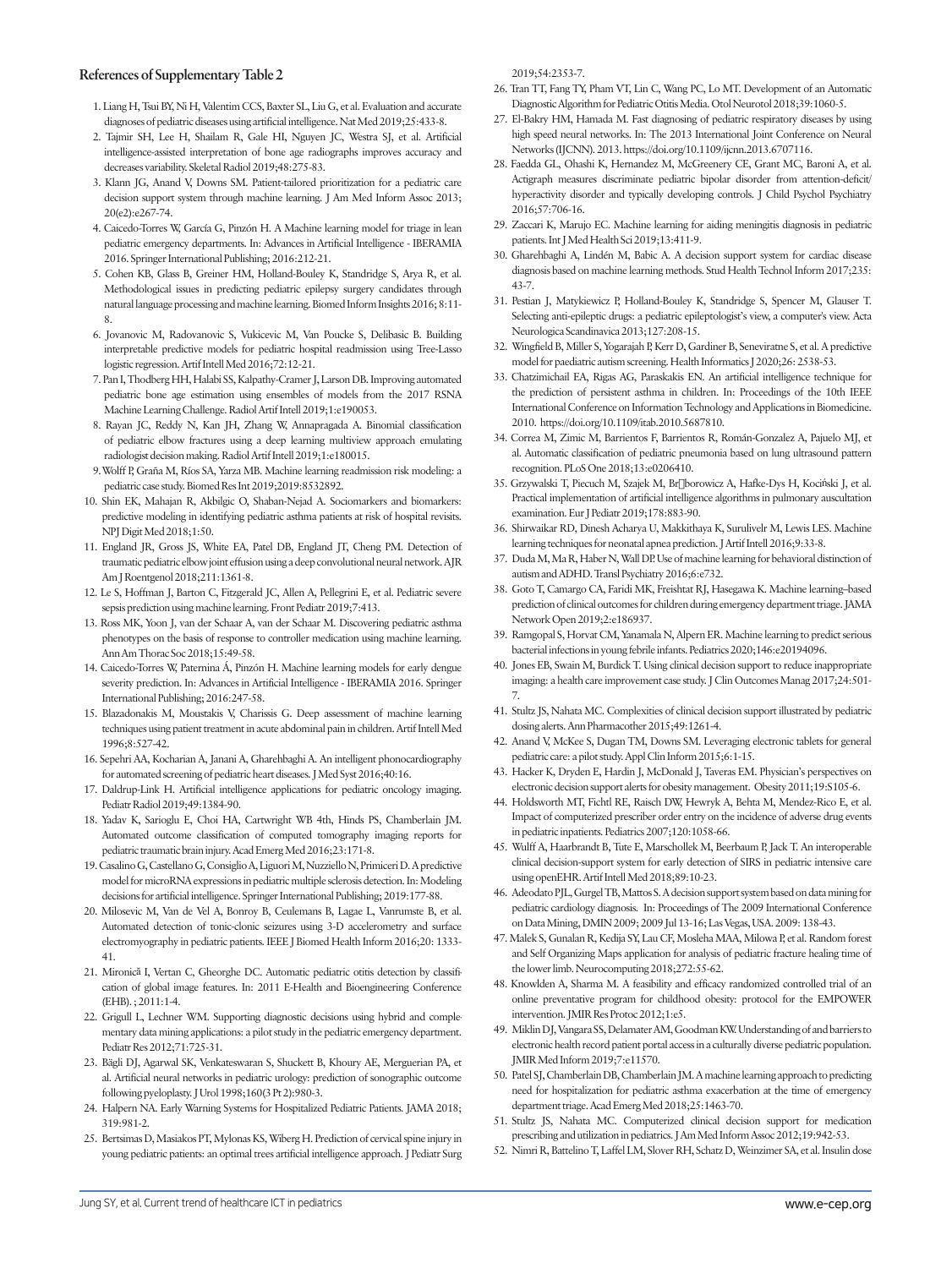optimization using an automated artificial intelligence-based decision support system in youths with type 1 diabetes. Nat Med 2020;26:1380-4.

- 53. Pyper C, Frize M, Lindgaard G. Bayesian-based diagnostic decision-support for pediatrics. Conf Proc IEEE Eng Med Biol Soc 2008;2008:4318-21.
- 54. Mullett CJ, Evans RS, Christenson JC, Dean JM. Development and impact of a computerized pediatric antiinfective decision support program. Pediatrics 2001;108: E75.
- 55. Kadmon G, Bron-Harlev E, Nahum E, Schiller O, Haski G, Shonfeld T. Computerized order entry with limited decision support to prevent prescription errors in a PICU. Pediatrics 2009;124:935-40.
- 56. Reihani MH, Bagherpour M, Erjaee A. A comprehensive decision support system for pediatrics immunization. Iran J Public Health 2018;47:303-4.
- 57. Dexheimer JW, Abramo TJ, Arnold DH, Johnson K, Shyr Y, Ye F, et al. Implementation and evaluation of an integrated computerized asthma management system in a pediatric emergency department: a randomized clinical trial. Int J Med Inform 2014;83:805-13.
- 58. Yan K, Tracie B, Marie-Ève M, Mélanie H, Jean-Luc B, Benoit T, et al. Innovation through Wearable sensors to collect real-life data among pediatric patients with cardiometabolic risk factors. Int J Pediatr 2014;2014:328076.
- 59. Voss C, Schwartz J, Daniels J, Kline A, Haber N, Washington P, et al. Effect of wearable digital intervention for improving socialization in children with autism spectrum disorder: a randomized clinical trial. JAMA Pediatr 2019;173:446-54.
- 60. Ferreira AG, Fernandes D, Branco S, Monteiro JL, Cabral J, Catarino AP, et al. A smart wearable system for sudden infant death syndrome monitoring. In: 2016 IEEE International Conference on Industrial Technology (ICIT). 2016:1920-5. https://doi. org/10.1109/ICIT.2016.7475060.
- 61. Rohani DA, Faurholt-Jepsen M, Kessing LV, Bardram JE. Correlations between objective behavioral features collected from mobile and wearable devices and depressive mood symptoms in patients with affective disorders: systematic review. JMIR Mhealth Uhealth 2018;6:e165.
- 62. Leonard NR, Casarjian B, Fletcher RR, Praia C, Sherpa D, Kelemen A, et al. Theoretically-based emotion regulation strategies using a mobile app and wearable sensor among homeless adolescent mothers: acceptability and feasibility study. JMIR Pediatr Parent 2018;1:e1.
- 63. Daniels J, Haber N, Voss C, Schwartz J, Tamura S, Fazel A, et al. Feasibility testing of a wearable behavioral aid for social learning in children with autism. Appl Clin Inform 2018;9:129-40.
- 64. Washington P, Wall DP, Voss C, Kline A. SuperpowerGlass: a wearable aid for the athome therapy of children with autism. Proc ACM Interact Mob Wearable Ubiquitous Technol 2017;1:1-22.
- 65. Müller J, Hoch AM, Zoller V, Oberhoffer R. Feasibility of physical activity assessment with wearable devices in children aged 4-10 years-a pilot study. Front Pediatr 2018;6:5.
- 66. Johnson A, Yang F, Gollarahalli S, Banerjee T, Abrams D, Jonassaint J, et al. Use of mobile health apps and wearable technology to assess changes and predict pain during treatment of acute pain in sickle cell disease: feasibility study. JMIR Mhealth Uhealth 2019;7:e13671.
- 67. López G, López M, Guerrero LA. Wearable sensor system prototype for SIDS prevention. In: International Conference on Mobile Ubiquitous Computing, Systems, Services and Technologies. 2014:105-11.
- 68. Kuo PL, Urbanek JK, Schrack JA. Age-related bias in total step count recorded by wearable devices. JAMA Intern Med 2019;179:1602.
- 69. Sequeira L, Perrotta S, LaGrassa J, Merikangas K, Kreindler D, Kundur D, et al. Mobile and wearable technology for monitoring depressive symptoms in children and adolescents: A scoping review. J Affect Disord 2020;265:314-24.
- 70. Tandon A, de Ferranti SD. Wearable biosensors in pediatric cardiovascular disease: promises and pitfalls--frame of reference perspective. Are we missing something? Circulation 2019;140:350-2.
- 71. Schaefer SE, Van Loan M, German JB. A feasibility study of wearable activity monitors for pre-adolescent school-age children. Prev Chronic Dis 2014;11:E85.
- 72. Schaefer SE, Ching CC, Breen H, German JB. Wearing, thinking, and moving: testing the feasibility of fitness tracking with urban youth. Am J Health Educ 2016;47:8-16.
- 73. Rowe DA, Mahar MT, Raedeke TD, Lore J. Measuring physical activity in children with pedometers: reliability, reactivity, and replacement of missing data. Pediatr Exerc Sci 2004;16:343-54.
- 74. Schoffman DE, Turner-McGrievy G, Jones SJ, Wilcox S. Mobile apps for pediatric obesity prevention and treatment, healthy eating, and physical activity promotion: just fun and games? Transl Behav Med 2013;3:320-5.
- 75. Lindberg R, Seo J, Laine TH. Enhancing physical education with exergames and wearable technology. IEEE Trans Learn Technol 2016;9:328-41.
- 76. Fairclough SJ, Noonan R, Rowlands AV, Van Hees V, Knowles Z, Boddy LM. Wear compliance and activity in children wearing wrist- and hip-mounted accelerometers. Med Sci Sports Exerc 2016;48:245-53.
- 77. Carey DJ, Fetterolf SN, Davis FD, Faucett WA, Kirchner HL, Mirshahi U, et al. The

Geisinger MyCode community health initiative: an electronic health record-linked biobank for precision medicine research. Genet Med 2016;18:906-13.

- 78. McPadden J, Durant TJS, Bunch DR, Coppi A, Price N, Rodgerson K, et al. A Scalable Data Science Platform for Healthcare and Precision Medicine Research. arXiv [csDC]. Published online August 14, 2018. http://arxiv.org/abs/1808.04849.
- 79. Szilagyi PG, Valderrama R, Vangala S, Albertin C, Okikawa D, Sloyan M, et al. Pediatric patient portal use in one health system. J Am Med Inform Assoc 2020;27: 444-8.
- 80. Schultz CL, McCahan SM, Timothy Bunnell H, Chen FF, Alderfer MA. On-line patient portal use by caregivers in pediatric oncology: are we widening sociodemographic disparities? Blood 2019;134(Supplement\_1):2131.
- 81. Dexheimer JW, Greiner MV, Beal SJ, Johnson D, Kachelmeyer A, Vaughn LM. Sharing personal health record data elements in protective custody: youth and stakeholder perspectives. J Am Med Inform Assoc 2019;26:714-21.
- 82. Savage JS, Kling SMR, Cook A, Hess L, Lutcher S, Marini M, et al. A patient-centered, coordinated care approach delivered by community and pediatric primary care providers to promote responsive parenting: pragmatic randomized clinical trial rationale and protocol. BMC Pediatr 2018;18:293.
- 83. Steitz B, Cronin RM, Davis SE, Yan E, Jackson GP. Long-term patterns of patient portal use for pediatric patients at an academic medical center. Appl Clin Inform 2017;8:779- **93**
- 84. Maher M, Hanauer DA, Kaziunas E, Ackerman MS, Derry H, Forringer R, et al. A novel health information technology communication system to increase caregiver activation in the context of hospital-based pediatric hematopoietic cell transplantation: a pilot study. JMIR Res Protoc 2015;4:e119.
- 85. Ketterer T, West DW, Sanders VP, Hossain J, Kondo MC, Sharif I. Correlates of patient portal enrollment and activation in primary care pediatrics. Acad Pediatr 2013;13:264- 71.
- 86. Knighton AJ, Payne NR, Speedie S. Do pediatric patients who receive care across multiple health systems have higher levels of repeat testing? Popul Health Manag 2016;19:102-8.
- 87. Bennett TD, Dean JM, Keenan HT, McGlincy MH, Thomas AM, Cook LJ. Linked records of children with traumatic brain injury. Probabilistic linkage without use of protected health information. Methods Inf Med 2015;54:328-37.
- 88. Fiks AG, Alessandrini EA, Luberti AA, Ostapenko S, Zhang X, Silber JH. Identifying factors predicting immunization delay for children followed in an urban primary care network using an electronic health record. Pediatrics 2006;118:e1680-6.
- 89. Leu MG, O'Connor KG, Marshall R, Price DT, Klein JD. Pediatricians' use of health information technology: a national survey. Pediatrics 2012;130:e1441-6.
- 90. Ferranti JM, Horvath MM, Jansen J, Schellenberger P, Brown T, DeRienzo CM, et al. Using a computerized provider order entry system to meet the unique prescribing needs of children: description of an advanced dosing model. BMC Med Inform Decis Mak 2011;11:14.
- 91. Lehmann CU; Council on Clinical Information Technology. Pediatric aspects of inpatient health information technology systems. Pediatrics 2015;135:e756-68.
- 92. Lehmann CU, O'Connor KG, Shorte VA, Johnson TD. Use of electronic health record systems by office-based pediatricians. Pediatrics 2015;135:e7-15.
- 93. Foster CB, Martinez KA, Sabella C, Weaver GP, Rothberg MB. Patient satisfaction and antibiotic prescribing for respiratory infections by telemedicine. Pediatrics 2019;144:e20190844.
- 94. Joseph CLM, Mahajan P, Buzzelli-Stokes S, Jacobsen G, Johnson DA, Duffy E, et al. Participant-level characteristics differ by recruitment setting when evaluating a behavioral intervention targeting adolescents with asthma. J Asthma 2021;58:370-7.
- 95. Dayal P, Hojman NM, Kissee JL, Evans J, Natale JE, Huang Y, et al. Impact of telemedicine on severity of illness and outcomes among children transferred from referring emergency departments to a children's hospital PICU. Pediatr Crit Care Med 2016;17:516-21.
- 96. Simpson J, Renyer G. Utilizing telepresence to increase socialization and interactive engagement among pediatric patients with cystic fibrosis during hospital admission. Pediatr Pulmonol 2018;53:415.
- 97. Perry TT, Leisenring PK, Harwell SA, Jones SM, Carroll JL, Berlinski A, et al. Highquality pediatric spirometry via telemedicine. J Allergy Clin Immunol 2018;141: AB103.
- 98. Mathew SR, Elia J, Penfil S, Slamon NB. Application of telemedicine technology to facilitate diagnosis of pediatric postintensive care syndrome. Telemed J E Health 2020; 26:1043-50.
- 99. Pick J, Batra AS. Cardiac consult: expanding cardiac care to pediatric patients in distant communities to assist general pediatricians with the management of new murmurs in an effort to cut costs and promote efficiency\*. Pediatrics 2018;141(1 MeetingAbstract):11.
- 100. Naka F, Makkar H, Lu J. Teledermatology: Kids are not just little people. Clin Dermatol 2017;35:594-600.
- 101. Pathipati AS, Moshfeghi DM. Telemedicine applications in pediatric retinal disease. J Clin Med 2017;6:36.